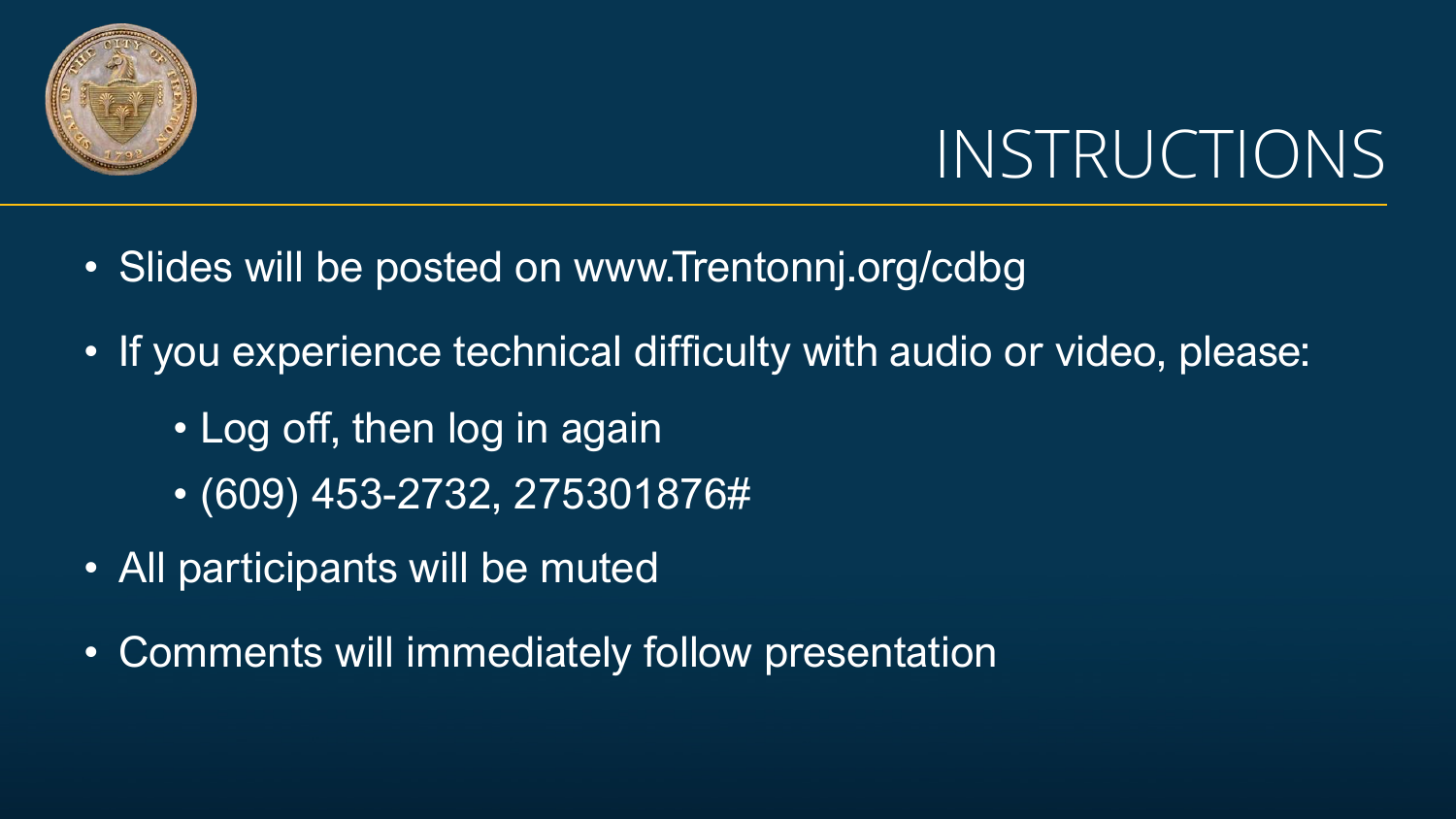#### CITY OF TRENTON DEPARTMENT OF HOUSING & ECONOMIC DEVELOPMENT

#### SUBSTANTIAL AMENDMENT 2015 ANNUAL ACTION PLAN 2016 ANNUAL ACTION PLAN 2018 ANNUAL ACTION PLAN

January 12, 2022 5:30 PM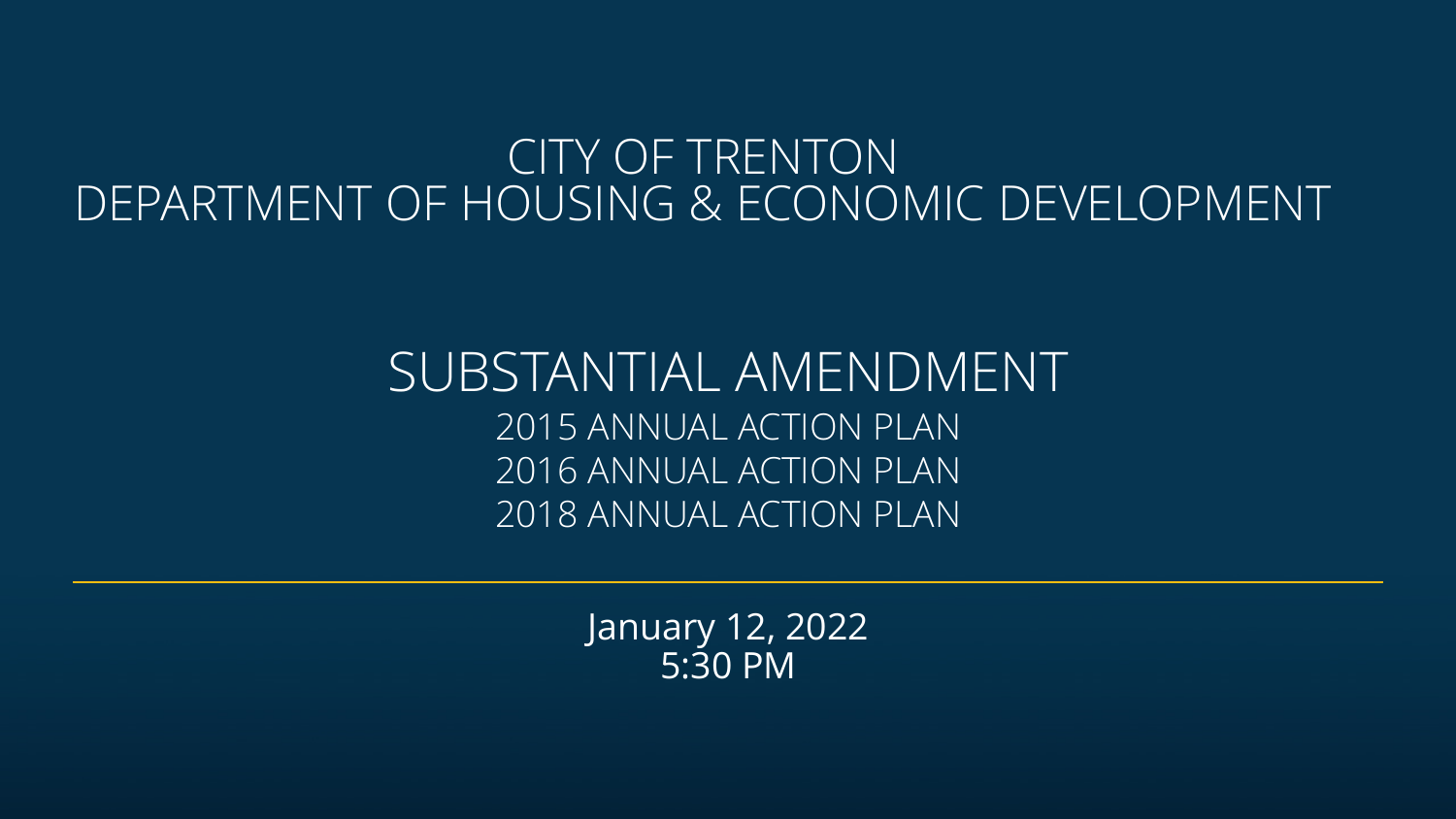

#### **PUBLIC NOTICE** CITY OF TRENTON. NEW JERSEY SUBSTANTIAL AMENDMENT TO PRIOR YEAR FUNDS COMMUNITY DEVELOPMENT BLOCK GRANT PROGRAM (CDBG)

Notice is hereby given that in accordance with the Federal regulations at 24 CFR. Part 91 and the City of Trenton's Citizen Participation Plan, the City of Trenton, NJ will conduct a Public Hearing on Wednesday, January 12, 2022, at 5:30PM. The hearing will be held virtually via Microsoft Teams due to the ongoing prohibitions on public gatherings.

#### **Microsoft Teams Meeting**

Join on your computer or mobile app The meeting link is available at www/trentonnj.org/CDBG or call in (audio only) +1 609-453-2732..275301876# Phone Conference ID: 275 301 876#

Persons requiring language interpretation or accommodations for a disability or would like to receive the plan document in an alternative format or language should contact the Department at gadouglas@trentonni.org or (609) 989-3521 (TDD Users: 7-1-1 NJ Relay Center) at least 48 hours before the hearing. La información será proporcionada en español a petición.

The public is invited to comment on the City of Trenton's amendments to the 2015, 2016 and 2018 Annual Actions Plans. The City will reallocate \$450,000 in 2015 CDBG funds under Park Improvements & Playground Equipment to three public facility improvement projects: Trenton Library, Roebling Wire Works, Carver Center. Fiscal Year 2015 CDBG funds are at risk of recapture by HUD if they are not expended by September 30, 2022. In order to avoid losing funds, the City will reallocate these funds to projects that are nearing completion or already underway. In addition, the City of Trenton will allocate \$275,724.24 of 2016 and \$331,552.35 of 2018 CDBG unallocated funds and remaining funds from completed and canceled activities to the MLK Park Improvement project. A copy of the substantial amendments will be available for public inspection and review from December 16, 2021, to January 16, 2022 at www.trentonni.org/ fedpublicnotices.

Interested persons are encouraged to express their views on the documents at the public hearing or in writing to gadouglas@trentonni.org or mail to City of Trenton, Department of Housing & Economic Development, 319 East State Street, 3rd Floor, Trenton, NJ 08608. All comments received by January 16, 2022, will be considered.

The Trenton City Council will consider the amendment on January 18, 2022.

By Authority of: W. Reed Gusciora, Mayor **City of Trenton** 319 East State Street Trenton, NJ 08618 12/15/21 THE TIMES \$54.81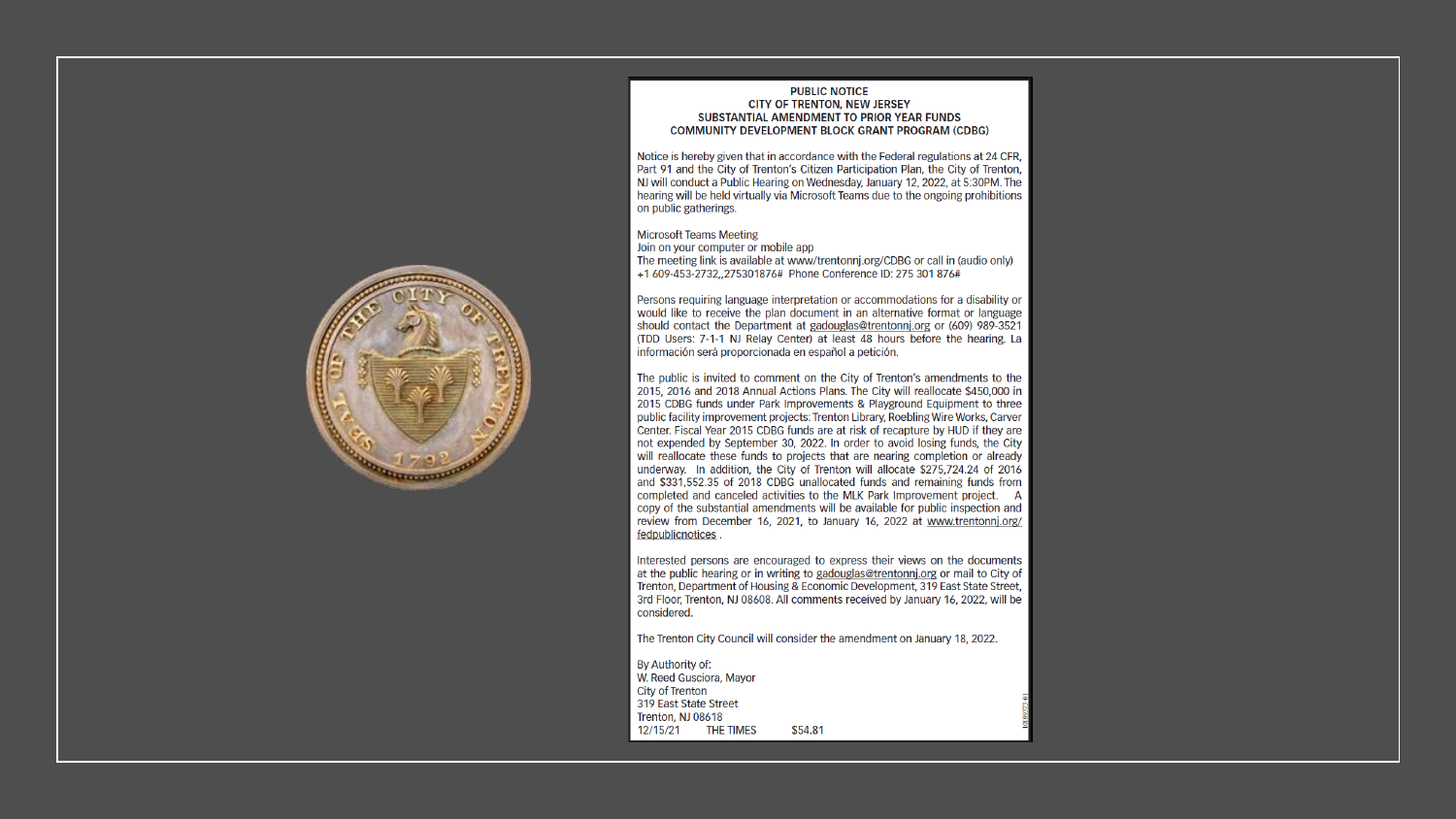

#### PURPOSE

The purpose of the hearing is to allow citizens, public agencies, and other interested parties the opportunity to provide input to the proposed amendments to the FY 2015, 2016 and 2018 Annual Action Plan.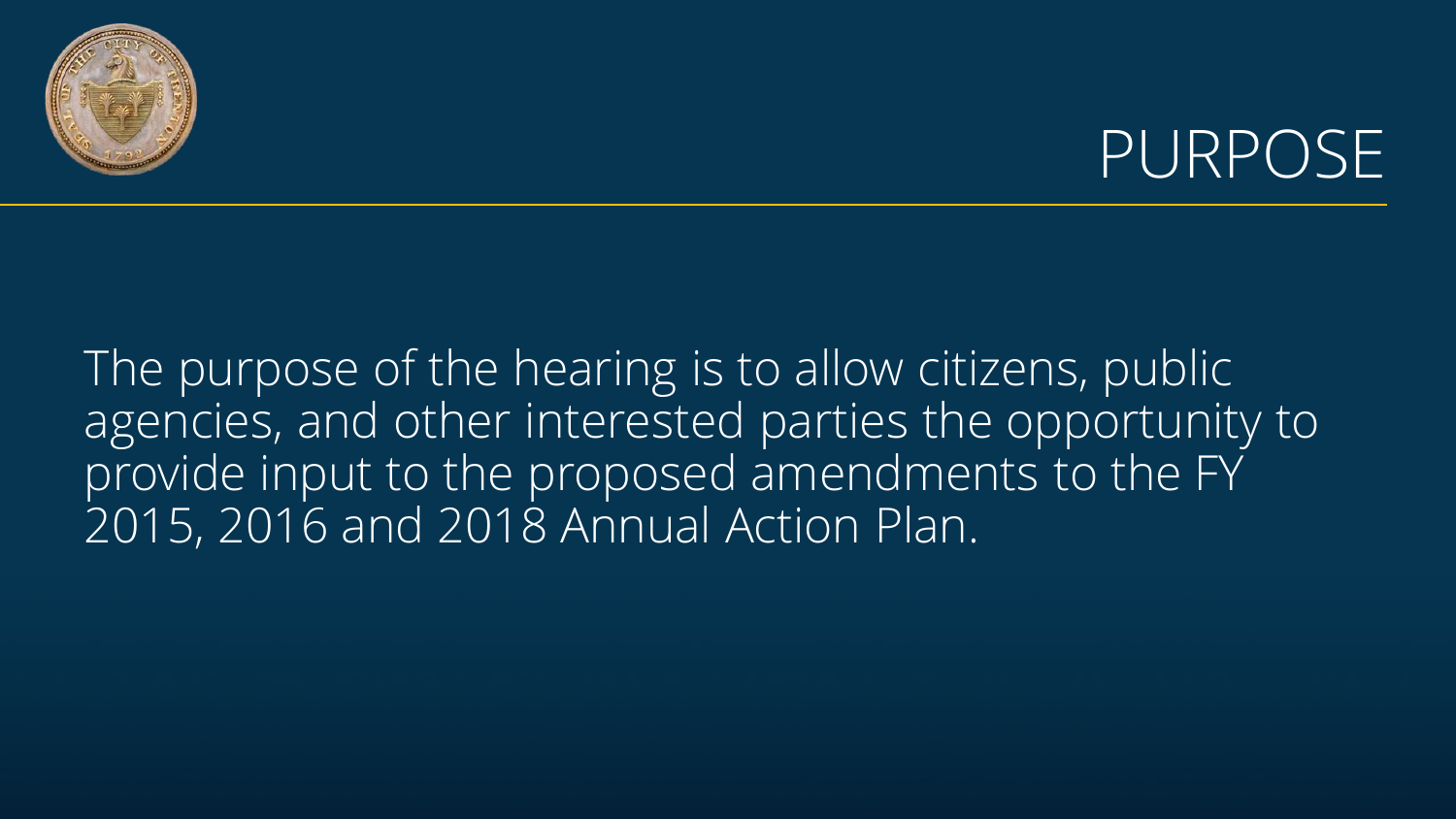

## GENERAL OVERVIEW

- Unexpended FY2015 funds are set to expire in September 2022
- Unexpended FY2016 and FY 2018 funds are being reallocated to fund the MLK Park Improvement Project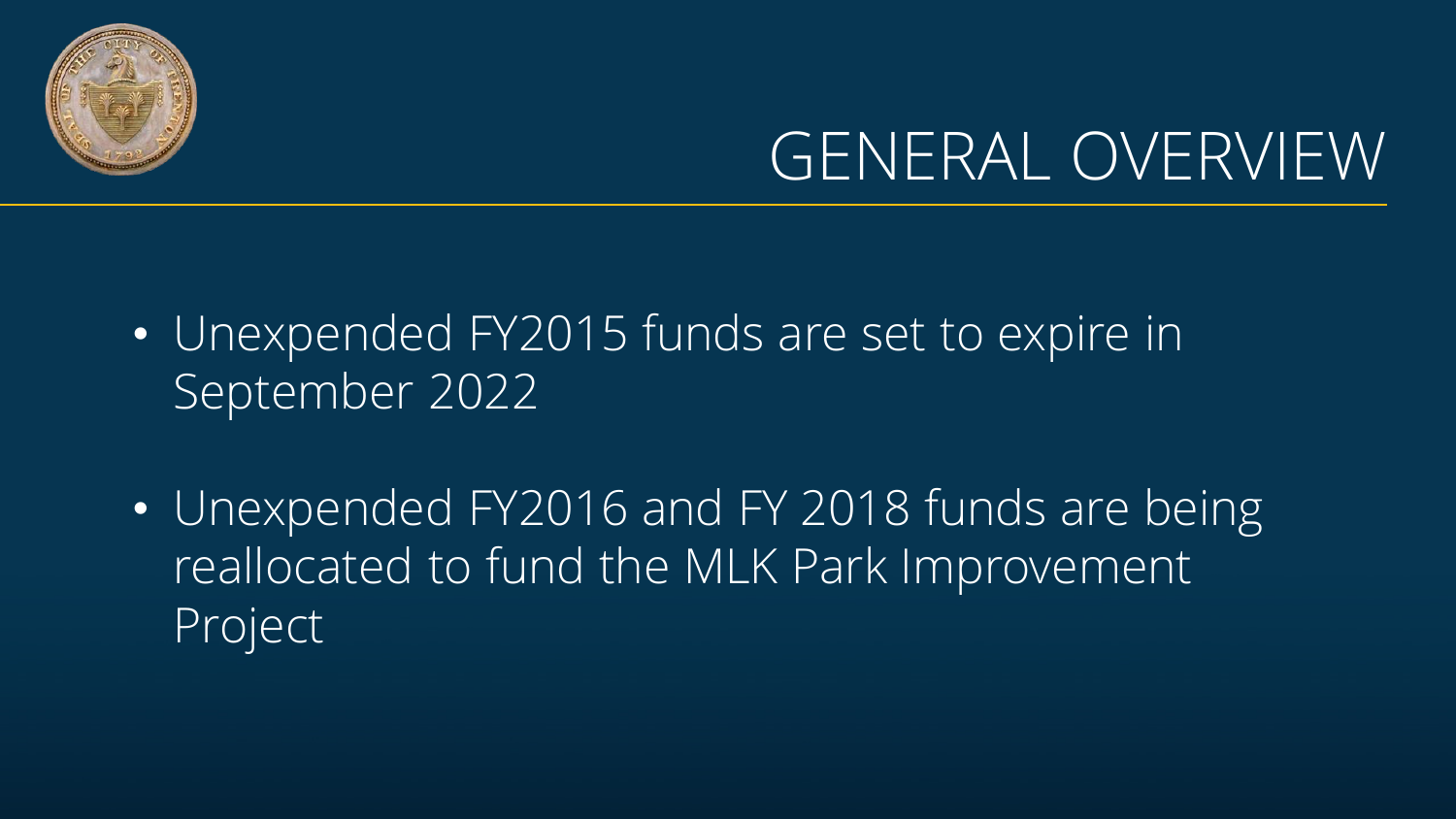

## RECOMMENDATION

Unexpended CDBG funds

- 
- 
- 

Reprogrammed CDBG funds

+ \$450,000 CDBG Public Facility Improvement Projects

\$200,000 Trenton Public Library \$4,896 Roebling Wireworks \$245,104 Carver Center

+ \$607,276.59 MLK Park Improvement Project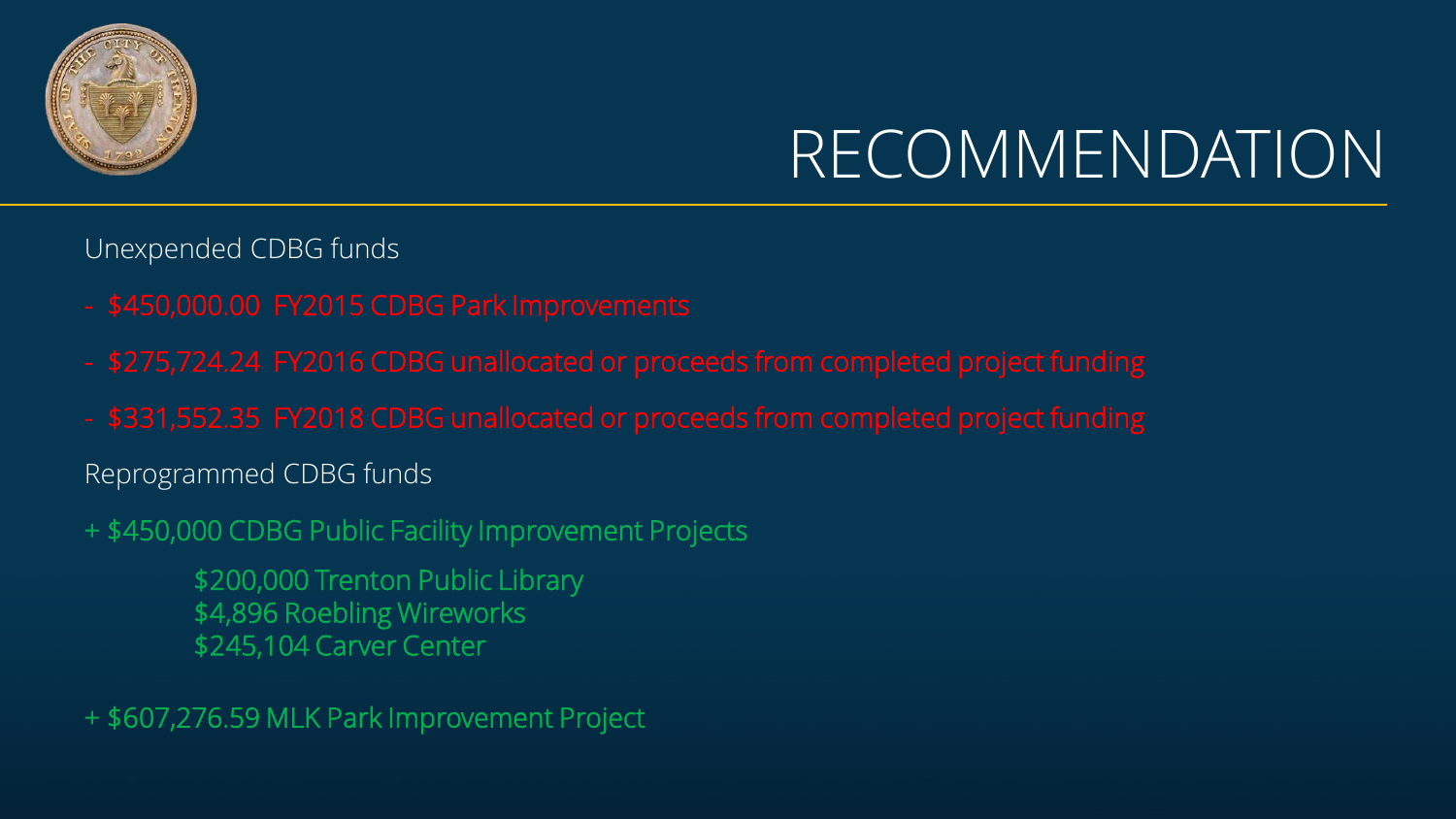

# RECOMMENDATION

| <b>Activity</b>                           | <b>Original Budget</b> | <b>Change</b>    | <b>New Budget</b> |
|-------------------------------------------|------------------------|------------------|-------------------|
| <b>FY2015 CDBG Park Improvements</b>      | \$450,000.00           | $-$ \$450,000.00 | \$0.00            |
| FY2015 PF - Trenton Public Library        | \$125,000.00           | $+$ \$200,000.00 | \$325,000.00      |
| FY2015 PF - Roebling Wireworks            | \$495,104.00           | $+$ \$4,896.00   | \$500,000.00      |
| FY2015 PF - Carver Center                 | \$250,000.00           | $+$ \$245,104.00 | \$495,104.00      |
| <b>FY2016 CDBG unallocated</b>            | \$275,724.24           | $-$ \$275,724.24 | \$0.00            |
| <b>FY2016 Parks MLK Park Improvements</b> | \$0.00                 | $+$ \$275,724.24 | \$275,724.24      |
| <b>FY2018 Administration</b>              | \$532,262.00           | $-$ \$188,217.61 | \$344,044.39      |
| <b>FY2018 CEASE Center Operations</b>     | \$75,000.00            | $-$ \$35,332.74  | \$39,667.26       |
| <b>FY2018 Unallocated</b>                 | \$108,002.00           | $-$ \$108,000.00 | \$0.00            |
| <b>FY2018 Parks MLK Park Improvements</b> | \$0.00                 | $+$ \$331,552.35 | \$331,552.35      |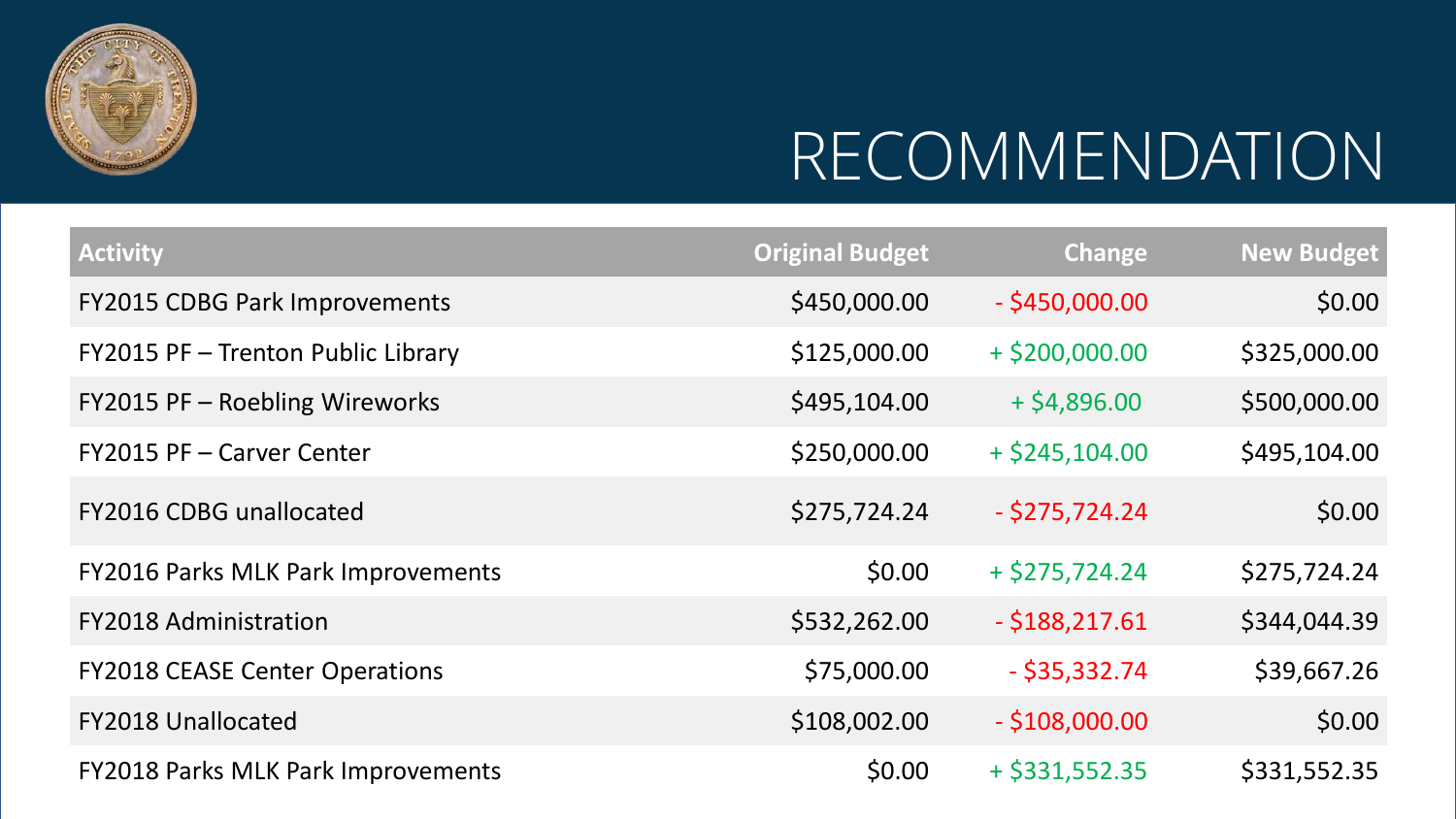

### SCHEDULE

December 16, 2022 – DISPLAY PERIOD BEGINS January 12, 2022 – PUBLIC HEARING January 16, 2022– COMMENTS DUE January 16, 2022 – DISPLAY PERIOD ENDS January 18, 2022– CITY COUNCIL APPROVAL January 20, 2022 – SUBMIT TO HUD